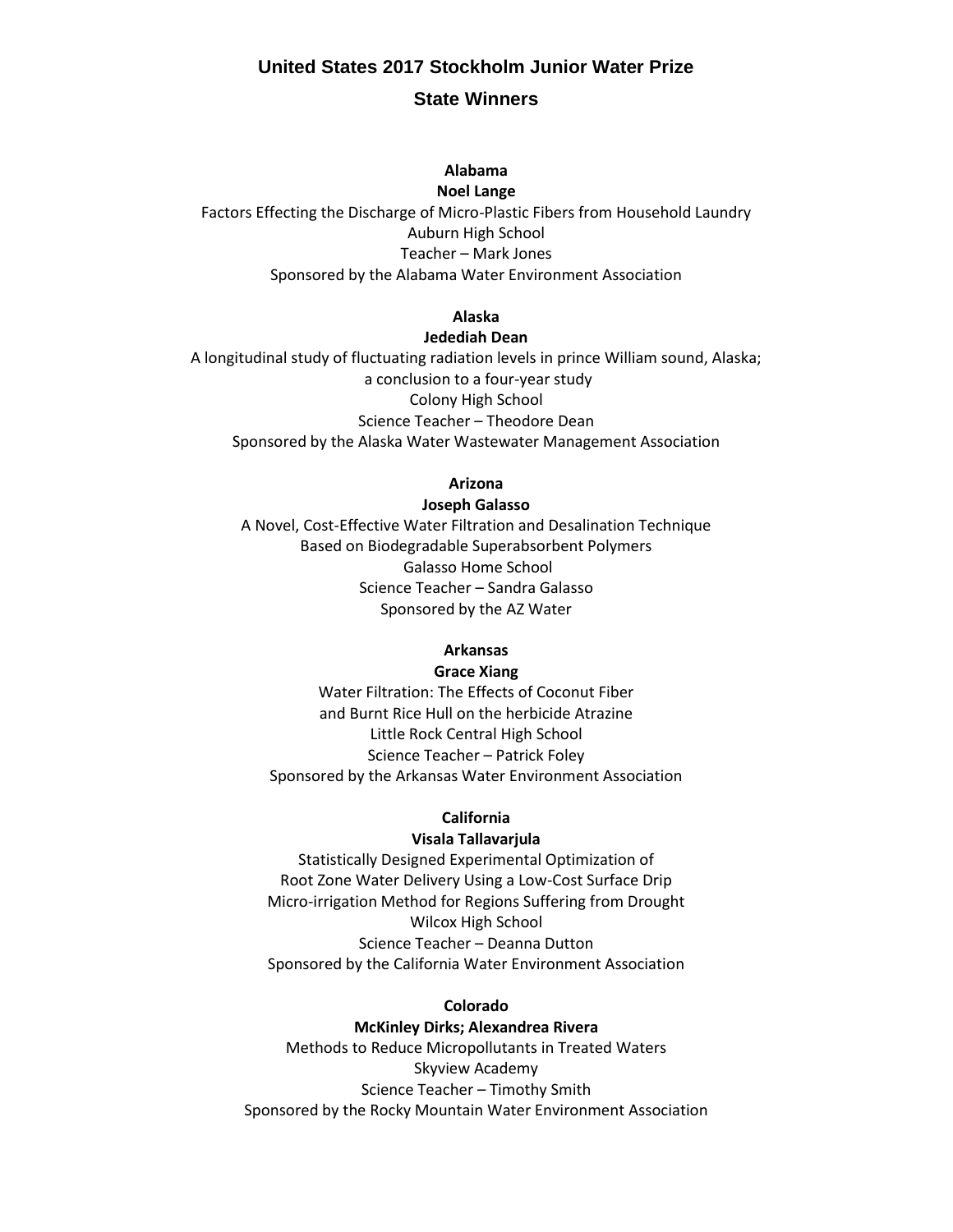# **Connecticut**

## **Luca Barcelo**

Crowd Sourced Detection and Mapping of Nitrate Water Pollutants via a Mobile Web-Based Image Analysis System Greenwich High School Science Teacher – Andrew Bramante Sponsored by the New England Water Environment Association

## **Delaware**

## **No Qualifying Entries**

Sponsored by the Chesapeake Water Environment Association

# **District of Columbia**

## **No Qualifying Entries**

Sponsored by the Chesapeake Water Environment Association

## **Florida**

## **Talar Terzian**

Spin Cycle: An Off–the-Grid Hydrodynamic Water Filtering Washing Machine Oak Hall School Science Teacher – Sandra Swindler Sponsored by the Florida Water Environment Association

## **Georgia**

## **Sophia Woodrow; Ethan Asher**

Exploring the Aquaponic Theory as a Sustainable Water Solution Centennial High School Science Teacher – Robert Kuhn Sponsored by the Georgia Association of Water Professionals

## **Hawaii**

## **Felix Peng**

Optimal pairings of locally isolated bacteria for maximum hydrocarbon bioremediation efficiency Waiakea High School Science Teacher – Whitney Aragaki Sponsored by the Hawaii Water Environment Association

## **Idaho**

## **Ari Carter**

SiNK Moscow High School Science Teacher – Pat Blount Sponsored by the Pacific Northwest Clean Water Association

## **Illinois**

## **Ashritha Karuturi**

How the Chemical Speciation of Sn and Zn Control Their Biouptake by Organisms through Adsorption of Zinc on Abrasives Illinois Science and Math Academy Science Teacher - TBA Sponsored by the Illinois Water Environment Association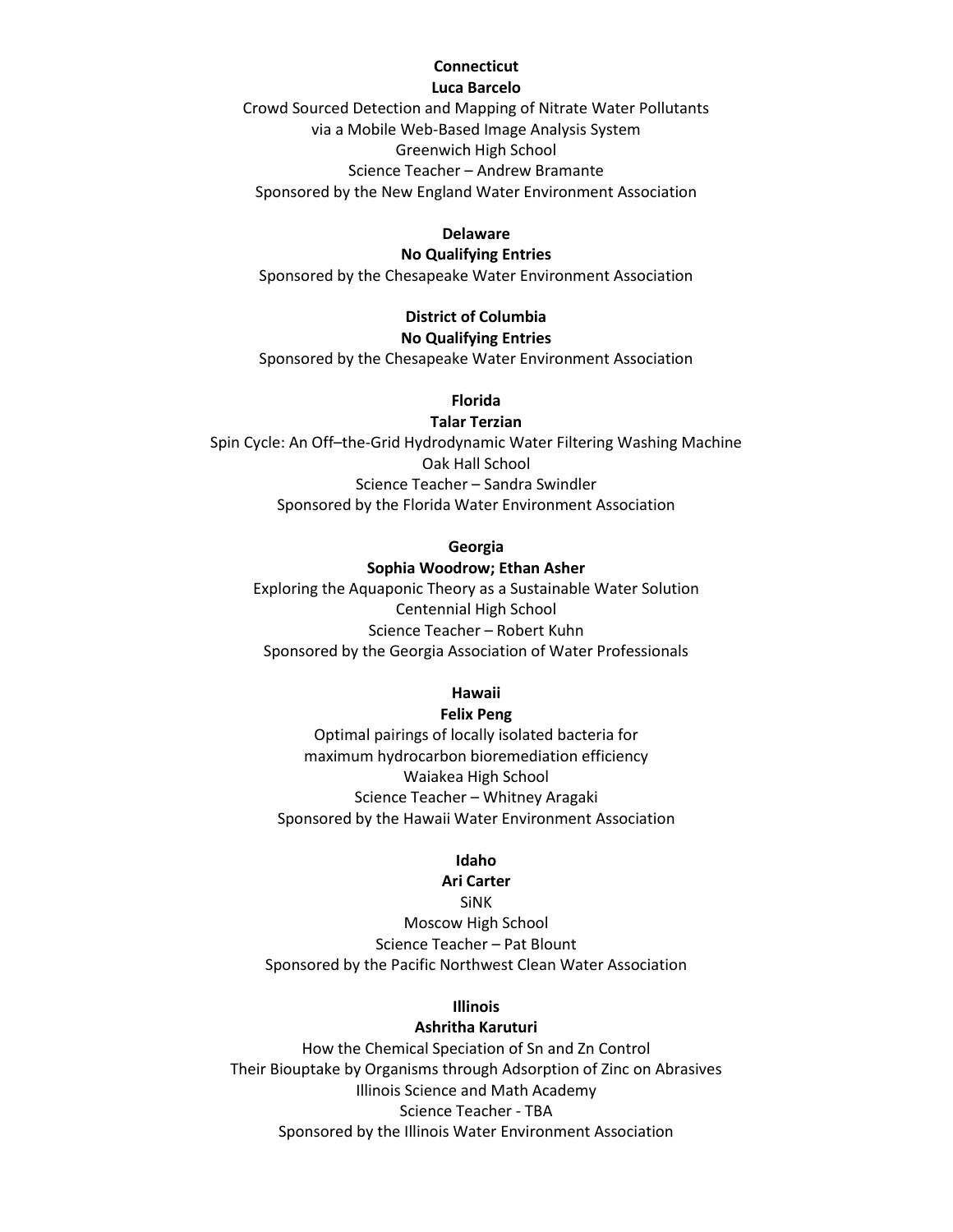## **Indiana**

## **Julia Hunkler**

Determining the Optimal Vegetation to Decrease Fertilizer Runoff Marian High Schools Science Teacher – Ken Andrzejewski Sponsored by the Indiana Water Environment Association

### **Iowa**

#### **Maggie Walker**

Sodium Polyacrylate Used for Nitrate Runoff Prevention Phase: 2 Holy Trinity High School Sponsor Teacher – Gail Kunch Sponsored by the Iowa Water Environment Association

## **Kansas**

## **Ellie Green**

Detection of Lead in Drinking Water Using Internally Referenced Competitive Assays Allowing Low Cost Source Sample Testing at 1 ug/L Reading Positive/Negative at Action Level Shawnee Mission East High School Science Teacher – Jerrod Bardwell Sponsored by the Kansas Water Environment Association

#### **Kentucky**

#### **Adithya Iyengar; Louis Yang**

The Effect of Different Materials and Solar Disinfection on Filtering out Excessive Nutrients in Urban Streams duPont Manual High School Science Teacher – Erin Moss Sponsored by the Kentucky-Tennessee Water Environment Association

## **Louisiana**

#### **Anna Koonce**

The Effect of Sodium Chloride on Hybrid Taxodium Species St. Joseph's Academy Science Teacher – Linda Messina Sponsored by the Louisiana Water Environment Association

## **Maine**

#### **Mei Tian**

Testing the Effectiveness of Mycorrhizae in the Remediation of Phosphorus from Stormwater Bangor High School Science Teacher - Cary James Sponsored by the New England Water Environment Association

## **Maryland**

#### **Claire Wayner**

Interactions between a Stormwater Pathogen Indicator, Escherichia coli, and Various Bacteria Present in an Engineered Infiltration System Baltimore Polytechnic Institute Science Teacher – Lisa Fridman Sponsored by the Chesapeake Water Environment Association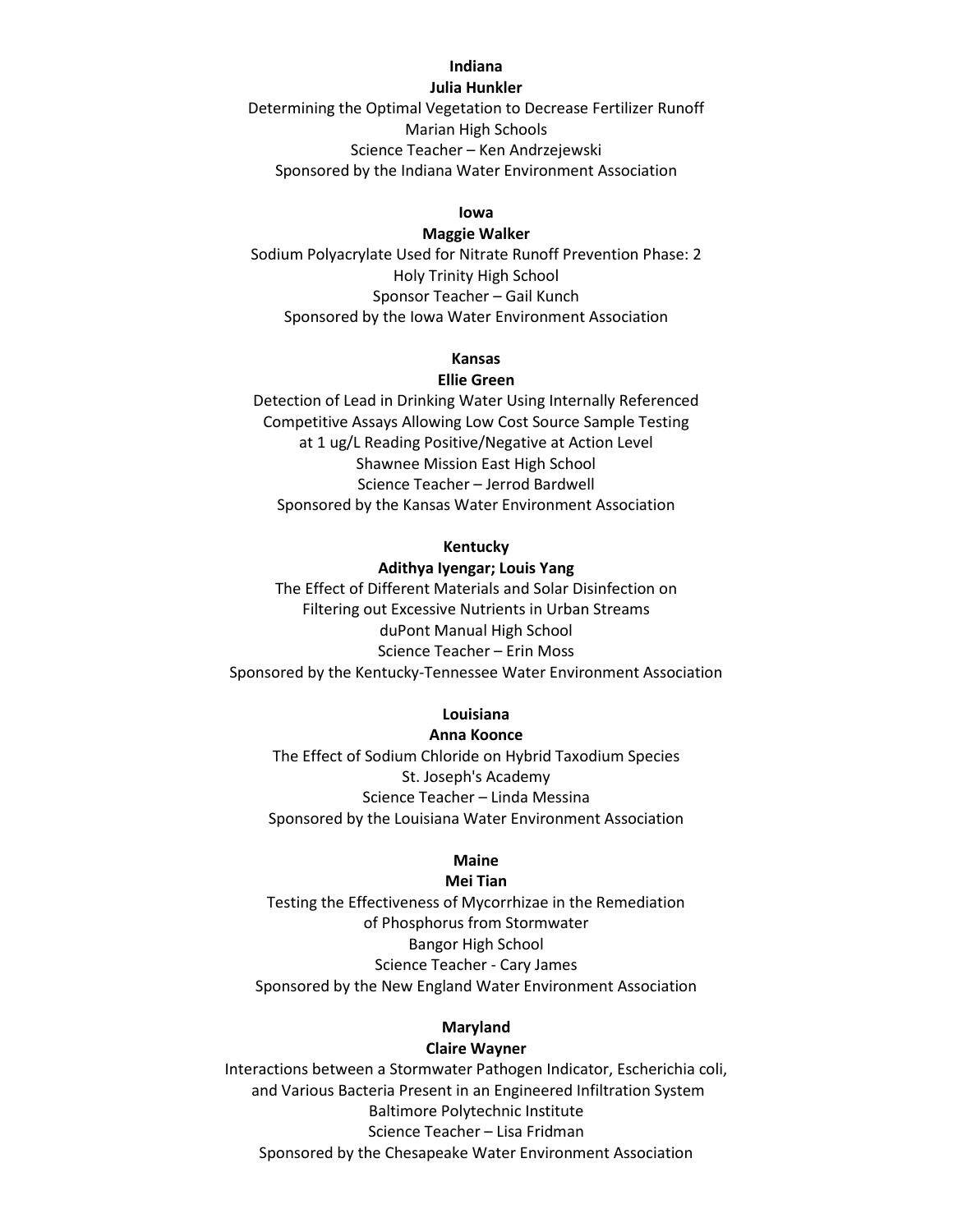#### **Massachusetts**

**Sangwon Cha; Ji Yeon Kwon; Jin Young Shin** Utilization of Food Dyes as Photosensitizers for Enhanced Solar Disinfection of Water Lourus Academy Science Teacher – Eric Ahn Sponsored by the New England Water Environment Association

## **Michigan**

### **Anjini Chandra**

Extraction of Bacteria from Untreated Wastewater Using Magnetic Nanoparticles Okemos High School Science Teacher – Evangelyn Alocilja Sponsored by the Michigan Water Environment Association

## **Minnesota**

#### **Maxwell Vogel**

Can a Golf Course Riparian Buffer Zone Reduce Fertilizer, Pesticide and Sediment Runoff into the Brown's Creek Watershed?: Year One - Phase I Oak-Land Junior High School Science Teacher – Katy Pupungatoa Sponsored by the Central States Water Environment Association

## **Mississippi Ian Espy**

Effects of Perfluorooctanoic Acid on Daphnia Magna St. Andrew's Episcopal High School Science Teacher Claudia Bhagat Sponsored by the Mississippi Water Environment Association

## **Missouri**

#### **Kelli Alford**

Photo- and Chemotactic Response of Orconectes virilis: Determining the Efficacy of a Positive and Negative Taxis System for Nuisance Crayfish Camdenton High School Science Teacher – Christopher Reeves Sponsored by the Missouri Water Environment Association

## **Montana**

## **Ella DeGrandpre**

Ion Exclusion in Partially Frozen Water and the Effects of the Newly Concentrated Water on Daphnia Magna Mortality Hellgate High School Science Teacher – Rob Jensen Sponsored by the Montana Water Environment Association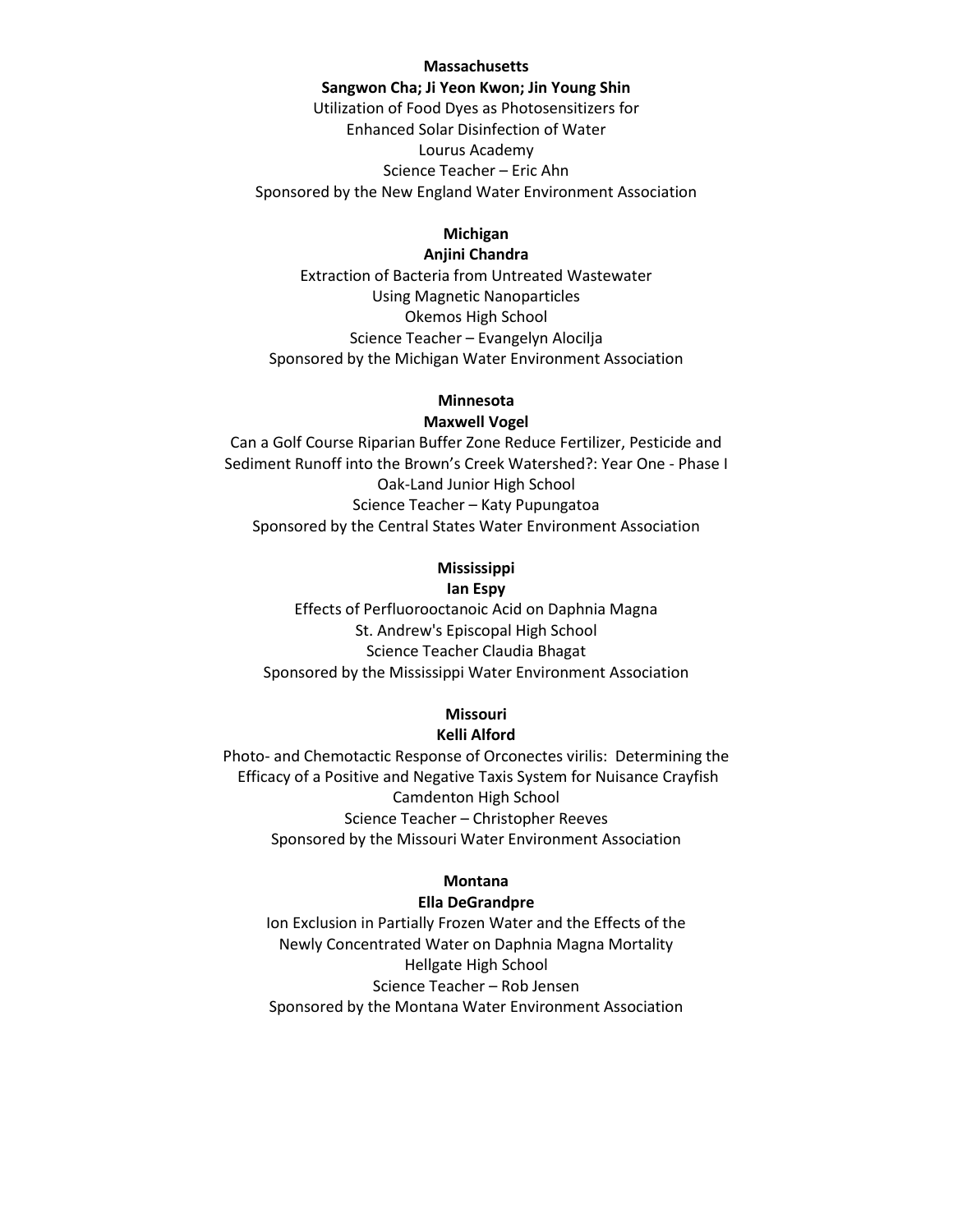## **Nebraska**

## **Marcella Jurotich**

Signal Flow Graph Theory is Effective in Modeling Inter-Functional Relationships in an Aquatic Ecosystem Wayne Junior Senior High School Science Teacher – Lee Brogie Sponsored by the Nebraska Water Environment Association

#### **Nevada**

## **No Qualifying Entries**

Sponsored by the Nevada Water Environment Association

# **New Hampshire**

# **Meghana Avvaru**

A Novel and Economical Approach for Testing Lead in Water at Home by using a Combination of Infrared Spectroscopy and Colorimetry Nashua High School South Teacher – Stephen Minnigh Sponsored by the New England Water Environment Association

## **New Jersey**

## **Shravya Jasti**

Evaluating the Effectiveness of Copper and Silver Ions in Removing Contaminants from Wastewater Holmdel High School Science Teacher – Josephine Blaha Sponsored by the New Jersey Water Environment Association

### **New Mexico**

### **Matuke Fomukong**

Helios Aqua System Phase 3: Comparing the Methods of Thermal and Electrical Energy Storage for 24-Hour Water Purification Rio Rancho High School Science Teacher – Melissa Marks Sponsored by the Rocky Mountain Water Environment Association

#### **New York**

#### **Rachel Chang; Ryan Thorpe**

A Novel Approach to Rapidly and Sensitively Detect and Purify Water Contaminated with Shigella, E. coli, Salmonella, and Cholera Manhasset Secondary School Science Teacher – Alison Huenger Sponsored by the New York Water Environment Association

## **North Carolina Kenny Hoang**

Photocatalytically Degrading Organic Pollutants from Aqueous Environments using Solar-Powered Palladium-end-capped Gold Nanorods North Carolina School of Science and Mathematics Science Teacher – Myra Halpin Sponsored by the North Carolina Water Environment Association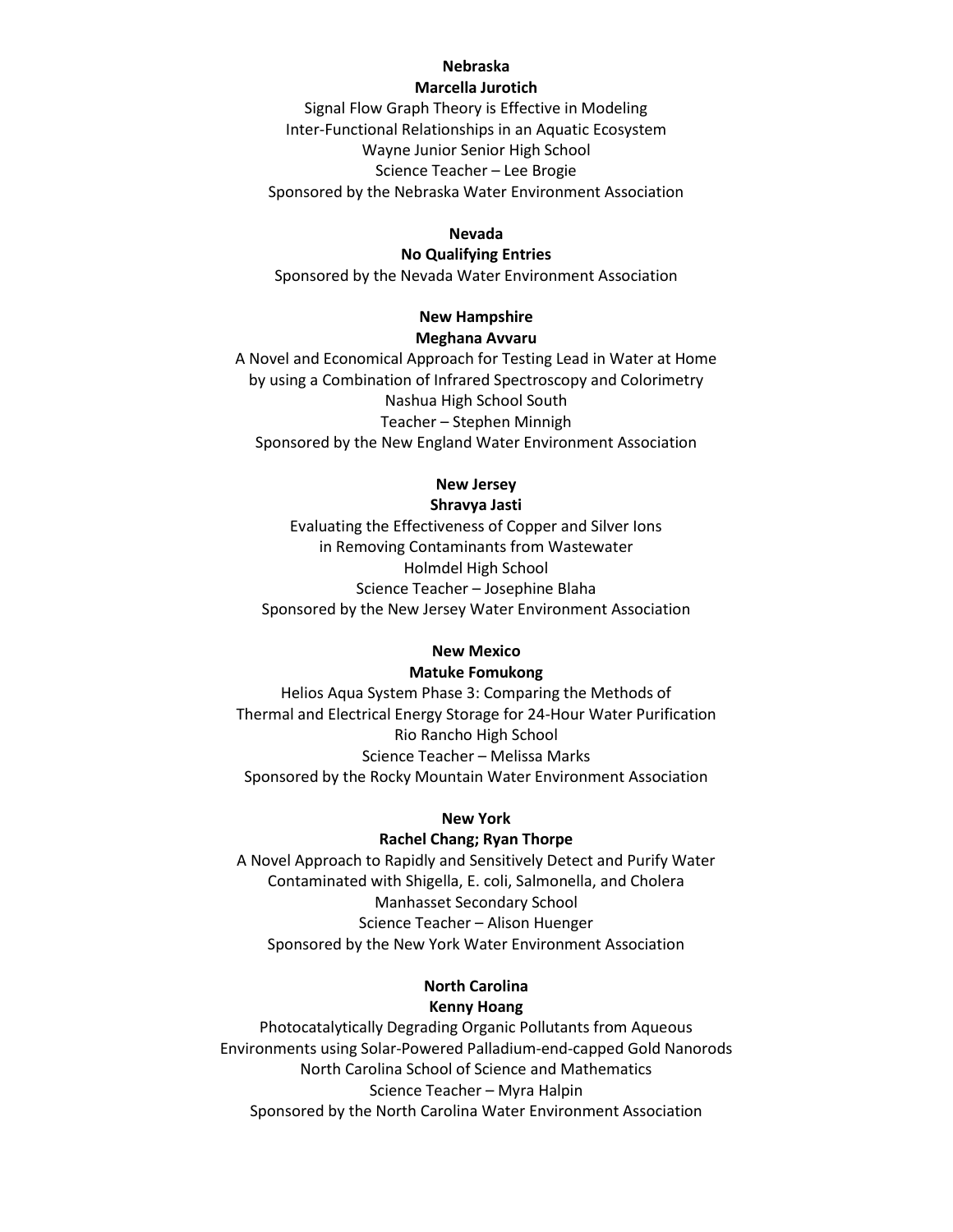## **North Dakota**

**Lauren Knoll**

There is No Planet B: Aquaponics, Farming of the Future Park Christian School Science Teacher – Krista Rankin Sponsored by the North Dakota Water Environment Association

#### **Ohio**

#### **Katelyn Niehaus**

Smart Soil Tester and App Reduce Fertilizer Runoff and Increase Water Quality Eaton High School Science Teacher – Amy Kochensparger Sponsored by the Ohio Water Environment Association

#### **Oklahoma Liza Williams**

Oh, Well: A Study of the Effects of Common Oil Well Practices on Induced Seismicity Bartlesville High School Science Teacher – Gary Layman Sponsored by the Oklahoma Water Environment Association

## **Oregon Bryan To**

Reactions of Salvinia sp. to Copper Contamination; Death or Absorption? Oregon Episcopal School Science Teacher – Peter Langley Sponsored by the Pacific Northwest Clean Water Association

## **Pennsylvania Anna Dewey**

Utilizing Used Coffee Grounds and Bioeleastomeric Composite Foam to Remove Metals from Water Academy of Notre Dame de Namur Science Teacher – Emily Giannantonio Sponsored by the Pennsylvania Water Environment Association

## **Puerto Rico**

## **Vincent Hwang**

Phosphorus Recovery from Storm Water Runoff with Seawater-Mixed Pervious Concrete for Reutilization as a Mineral Fertilizer Southwestern Educational Society (SESO) Science Teacher –Evelyn Montalvo Sponsored by the Puerto Rico Water & Environment Association

## **Rhode Island Nicolas Berg**

Impacts of 1,2-Propanediol Effluent Discharge on Reproductive Rates and Dispersion Patterns of Anabaena inaequalis and Chlamydomonas reinhardtii Bishop Hendricken High School Science Teacher – Jeremy Graney Sponsored by the New England Water Environment Association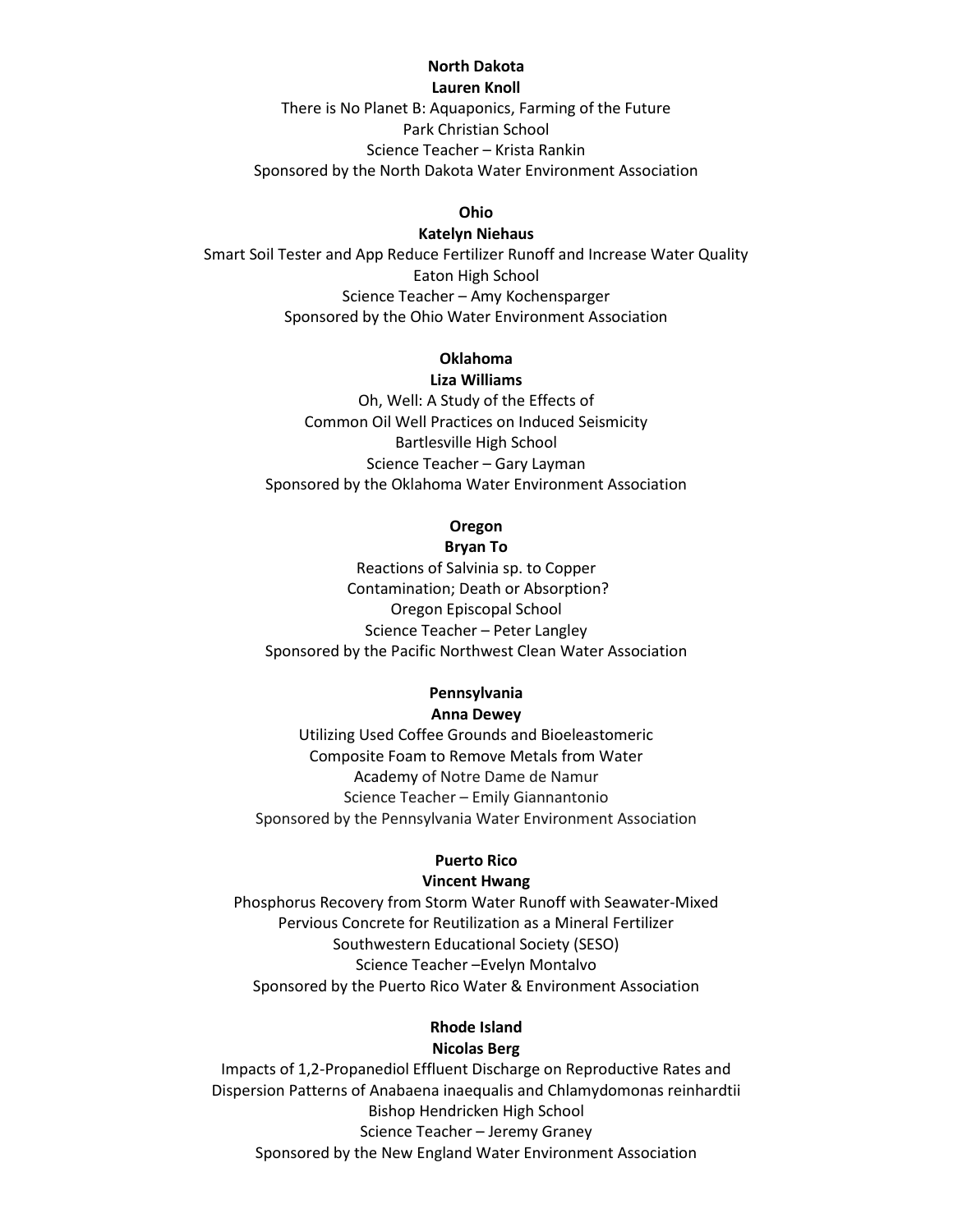## **South Carolina Sarayu Das**

A novel technique to purify water using the coagulant Properties of Moringa oleifera to filter pharmaceuticals, heavy metals, and herbicides from contaminated water sources Spring Valley High School Science Teacher – Michelle Spigner Sponsored by the Water Environment Association of South Carolina

## **South Dakota**

#### **Jeanne Rasmussen**

Model for a Sustainably Powered Ultraviolet Irradiation Water Purification System Aberdeen Central High School Science Teacher – Charles Hermansen Sponsored by the South Dakota Water Environment Association

**Tennessee**

**Lindsey Phillips; Emilee Guinn** The Effect of Differing Aquatic Plants on Chlorella Variabilis Control Heritage High School Science Teacher – Cheri Reznicek Sponsored by the Kentucky-Tennessee Water Environment Association

## **Texas**

#### **Hudson Nash**

Microbial Fuel Cells for Environmental Monitoring II The Academy of Science and Technology Science Teacher – Larry Walker Sponsored by the Water Environment Association of Texas

## **Utah**

#### **Divyam Goel**

Resource Recovery from Liquid Waste: A Strategy for Ensuring Food Security West High School Science Teacher – Melissa Anderson Sponsored by the Water Environment Association of Utah

### **Vermont**

## **Aida Arms**

The Effect of Different Nitrogen to Phosphorus Ratios on the Growth of Cyanobacteria South Burlington High School Science Teacher – Nathaniel Moore Sponsored by the New England Water Environment Association

> **Virgin Islands No Qualifying Entries** Sponsored by the Seven Seas Water Corporation